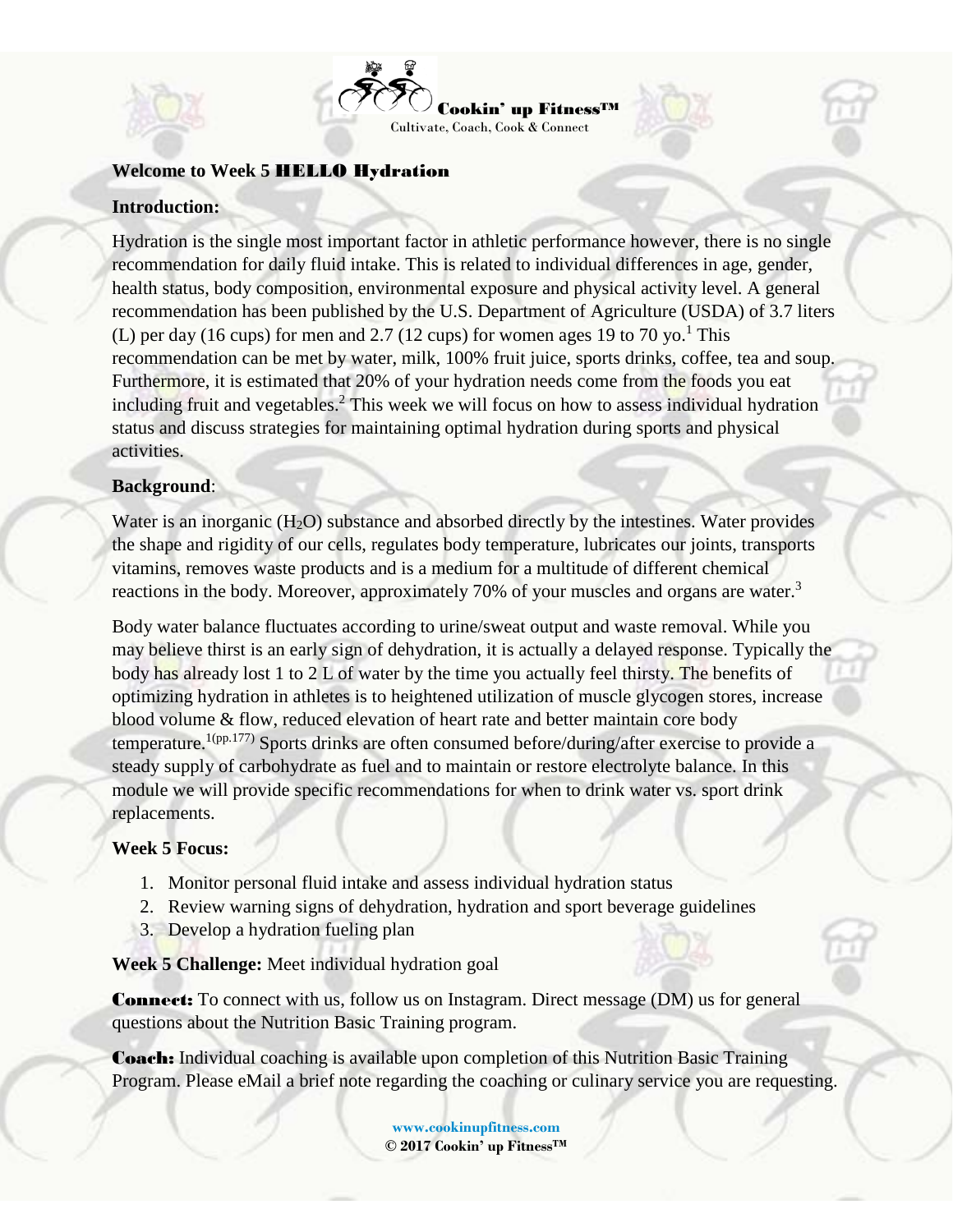**Week 5 Instructions:** This week each participant will complete 4 steps. First you will review warning signs of dehydration, assess your individual hydration status and develop of hydration fueling plan.

**Week 5 Tip:** Use the information in this module to assess and enhance your hydration status. As you begin to improve hydration you will discover you have more energy to move through life and perform optimally. Say good-bye cramps and **Hello Hydration!** 

**Table 1: Warning Signs of Dehydration Stage Symptom Action Mild to Severe** Dehydration can progress very quickly Treat Early!! Thirst, headache, reduced urine output, dry mouth & muscle cramping starts, loss of energy & irritability, sunken eyes, lethargy, difficulty spitting, dry skin Stop activity immediately & HYDRATE! Sport Drink containing CHO & sodium Flat cola and salty cracker (if sport drink is not available) *Avoid carbonated beverages as they may cause GI distress* **Severe** Low blood pressure, nausea, vomiting, dizziness, chills Instant sugar; Glu gel, sugar cubes, popsicle Rehydration/sport drink w/CHO & sodium **Life Threatening** Dark urine with little to no output Reduced or limited Reduced or limited<br>
IV Fluid asap! Rest<br>
neuromuscular control Note: Adapted from Bush B, Battista R, Swan P, et. al. ACSM's Resource For the Personal Trainer, 4th Edition. Loppincott Williams & Wilkins, United States Library of Congress Cataloging-in-Publication Data. 2014; pp. 179

**Step 1: Review warning signs of dehydration in Table 1**

**Step 2: Conduct a hydration assessment and review general hydration guidelines** 

## **Hydration Assessment**

**Part 1:** Assess urine color, if it is light colored you are well hydrated (note vitamins such as Bcomplex can change the color of your urine)

**Part 2:** Check body weight before and after exercise to assess your personal fluid and sweat losses, use **Table 2** below for replacement guidelines

| <b>Table 2: General Hydration Guidelines</b> |                                                  |                                |  |  |
|----------------------------------------------|--------------------------------------------------|--------------------------------|--|--|
| <b>Exercise</b>                              | <b>Hydration Recommendations</b>                 | <b>Fluid Type</b>              |  |  |
| <b>Before</b>                                | 5 to 7 mL/kg body weight (b.w.)                  | Beverage to include sodium     |  |  |
|                                              | 2 to 4 hours before exercise                     | (Na) and/or eat a small salted |  |  |
|                                              | (Approximately 16-20 fluid ounces)               | snack or a                     |  |  |
|                                              | 8-12 Fluid oz. water (10-15 minutes before start | <b>Water (H20)</b>             |  |  |
|                                              | of activity)                                     |                                |  |  |
| During                                       | 3-8 fluid oz. every 15-20 minutes for exercise   | Water (H20)                    |  |  |
|                                              | less than 60 min.                                |                                |  |  |
|                                              | 3-8 fluid oz. every 15-20 minutes for exercise   | <b>Sport drink</b>             |  |  |
|                                              | greater than 60 min. Goal: 30-60g CHO/hr.        |                                |  |  |
| After                                        | 1.5 L per kg weight loss or                      | <b>Combination Sport drink</b> |  |  |
|                                              | 20-24 fluid oz. for every one pound lost         | and Water (H20)                |  |  |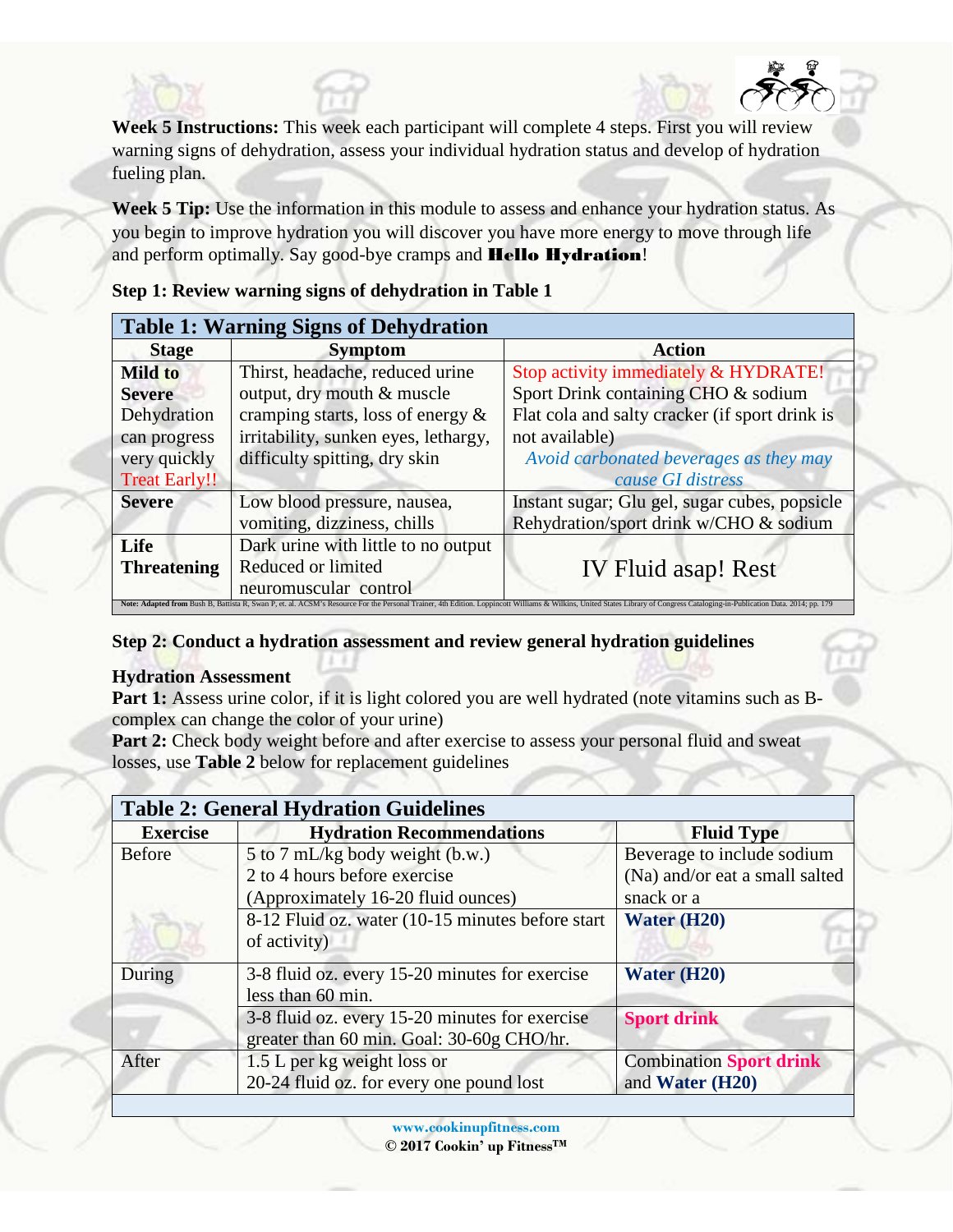| <b>HYPONATREMIA PRECAUTION</b>                                                                     |                                                                                                                                                                                                                                                                                                                                                                                                                                                                                                                                                                                              |                                                                            |  |  |  |
|----------------------------------------------------------------------------------------------------|----------------------------------------------------------------------------------------------------------------------------------------------------------------------------------------------------------------------------------------------------------------------------------------------------------------------------------------------------------------------------------------------------------------------------------------------------------------------------------------------------------------------------------------------------------------------------------------------|----------------------------------------------------------------------------|--|--|--|
| Hypo-<br>natremia<br>aka water<br>intoxication<br>(the result<br>of drinking<br>too much<br>fluid) | Exercise-induced hyponatremia (low blood<br>sodium concentration) can happen when an<br>athlete is overconsuming fluids (sports drink or<br>water). This more commonly occurs during<br>long, slow events $($ >4 hours of continuous<br>exercise) or after a marathon race. Drinking too<br>much flood can dilute the blood causing extra<br>body water and this can become dangerous.<br>Early signs of hyponatremia are weight gain,<br>puffiness (swollen fingers, rings, watches),<br>nausea, vomiting, headache and can progress to<br>confusion irritability seizures and if untreated | Limit fluid intake,<br>increase salt<br>Consult your doctor<br>immediately |  |  |  |
|                                                                                                    | result in coma or death.<br>Note: Adapted from Jeukendrup, A., & Gleeson, M. Sport nutrition: An introduction to energy production and performance (2nd edition). Champaign, IL: Human Kinetics; 2010:197-218 and Sawka, M, Burke L, Eichner, et al.                                                                                                                                                                                                                                                                                                                                         |                                                                            |  |  |  |

Exercise and Fluid Replacement. Position Stand. American College of Sports Medicine. Medicine & Science in Sports & Exercise. 2007; 377-390, and Dunford M. Sports Nutrition. A Practice Manual for Professionals. 4th Edition United States of America. Library of Congress Cataloging-in-Publication Data. 2006;108-109

| <b>Table 3: Sport Beverages</b>                                                                                                                                                                                                                                                                                                                                                                                                                 |                                                    |                                   |                                 |                                   |
|-------------------------------------------------------------------------------------------------------------------------------------------------------------------------------------------------------------------------------------------------------------------------------------------------------------------------------------------------------------------------------------------------------------------------------------------------|----------------------------------------------------|-----------------------------------|---------------------------------|-----------------------------------|
| <b>Sports Drink</b><br>Recommendations                                                                                                                                                                                                                                                                                                                                                                                                          | Carbohydrate (CHO)<br>$20-60$ (g/L) (5-8% Glucose) | Na (sodium)<br>$20 - 60$ (mmol/L) | K (potassium)<br>$2-5$ (mmol/L) | Osmolality<br>$<$ 290 (mOsmol/kg) |
| Water                                                                                                                                                                                                                                                                                                                                                                                                                                           | None                                               | None                              | None                            | None                              |
| Orange juice                                                                                                                                                                                                                                                                                                                                                                                                                                    | 104                                                |                                   |                                 | 612                               |
| Coca-Cola                                                                                                                                                                                                                                                                                                                                                                                                                                       | 105                                                |                                   |                                 | 650                               |
| Gatorade                                                                                                                                                                                                                                                                                                                                                                                                                                        | 60                                                 | 18                                |                                 | 349                               |
| <b>Powerade</b>                                                                                                                                                                                                                                                                                                                                                                                                                                 | 60                                                 | 24                                |                                 | 285                               |
| <b>Skratch</b>                                                                                                                                                                                                                                                                                                                                                                                                                                  | 40                                                 | 32                                |                                 | 280                               |
| Accelerade                                                                                                                                                                                                                                                                                                                                                                                                                                      | 59                                                 | 25                                | 6                               | 365                               |
| Note: Adapted from:Jeukendrup, A., & Gleeson, M. Sport nutrition: An introduction to energy production and performance (2nd edition). Champaign, IL: Human Kinetics; 2010:197-218 and Selecting and Effectively Using Sports<br>Drinks, Carbohydrate Gels, and Energy bars. American College of Sports Medicine. 2011. https://www.acsm.org/docs/brochures/selecting-and-effectively-using-sports-drinks-carbohydrate-gels-and-energy-bars.pdf. |                                                    |                                   |                                 |                                   |

**Summary:** To maintain optimal hydration under non-exercise conditions, water and food alone are sufficient to meet needs. In hot climates or during endurance exercise, sport beverages are necessary to maintain energy, electrolyte & hydration status. **Table 3** *above* provides differences among various beverages. Powerade  $&$  Skratch are preferred sport beverages. Skratch offers *slight* advantages over Powerade related to performance, gastric emptying, restoring plasma fluid volume, preventing muscle cramps and extending time to fatigue however, costs more. Beverages such as juice, soda, or energy drinks are typically too high in CHO which can perpetuate dehydration and bloating. Furthermore, *water, cola and juice are not recommended beverages* for hydration replenishment during endurance exercise as they may contribute to GI distress and do not provide sufficient sodium necessary to prevent over-hydration.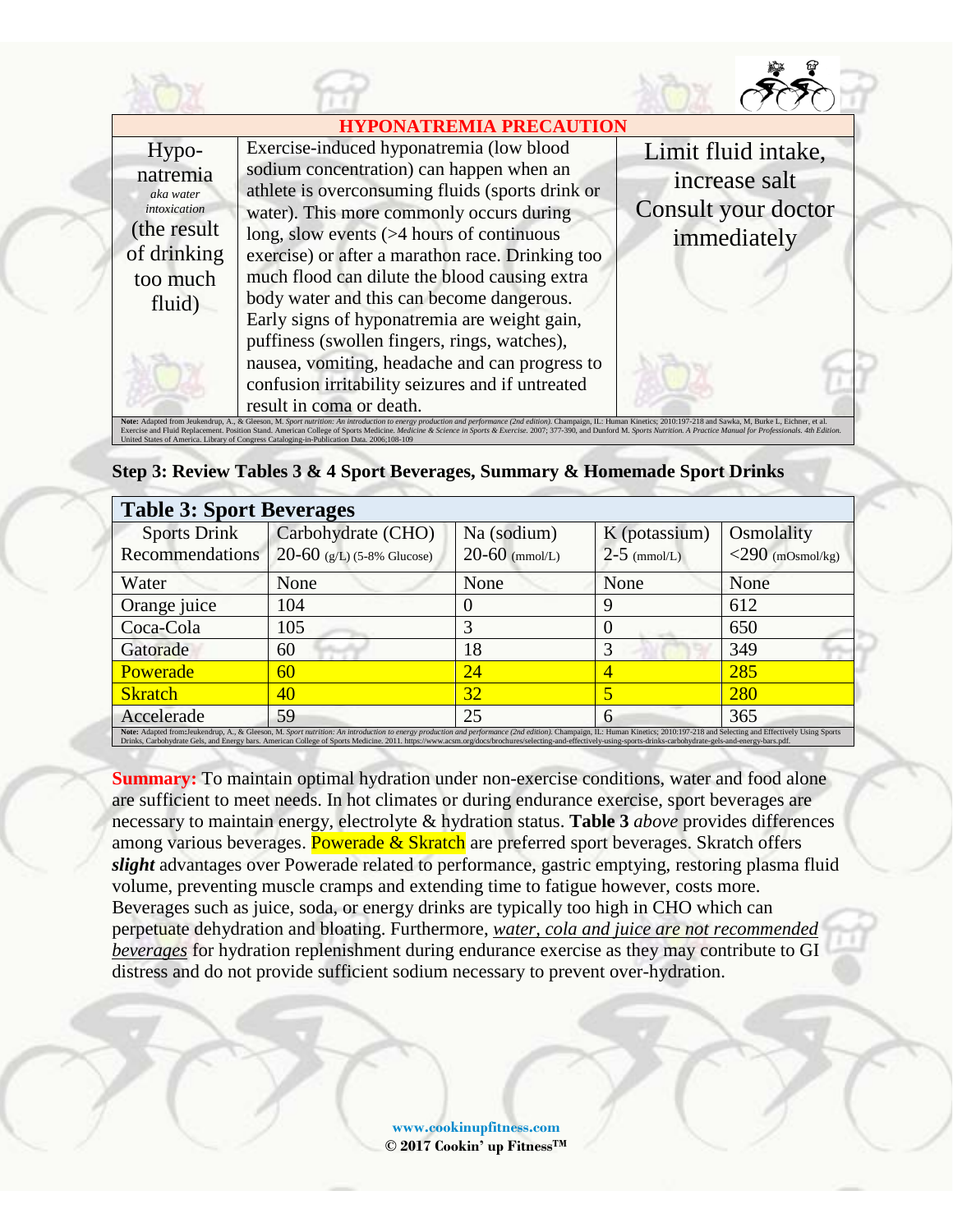**Table 4** provides guidance on how to make your own sport beverage at home. These recipes provide an alternative to those who prefer not to purchase a commercial sport beverage.

| <b>Table 4: Homemade Sport Drinks</b> |                            |                          |  |  |  |
|---------------------------------------|----------------------------|--------------------------|--|--|--|
| <b>Option 1</b>                       | <b>Option 2</b>            | <b>Option 3</b>          |  |  |  |
| 20 ounce Water                        | 20 ounces of Coconut Water | 20 ounces of Water       |  |  |  |
| $\frac{1}{4}$ c OJ                    | $\frac{1}{2}$ c Water      | 1/4 c Black Cherry Juice |  |  |  |
| $\frac{1}{4}$ pure Maple Syrup        | 1 Fresh Lemon or Lime      | 1 Fresh Whole Lime       |  |  |  |
| 1/4 tsp Sea Salt                      | (Squeezed)                 | (Squeezed)               |  |  |  |
|                                       | 1/4 Tsp. Sea Salt          | 1/4 Tsp. Sea Salt        |  |  |  |

# **Step 4: Calculate your hydration plan**

The template below will guide you in creating your own hydration plan for your specific sport or activity.

| <b>Table 5: Hydration Plan</b>                                                                                                                                                                                                                                                                                                                                                      |                                                                              |  |
|-------------------------------------------------------------------------------------------------------------------------------------------------------------------------------------------------------------------------------------------------------------------------------------------------------------------------------------------------------------------------------------|------------------------------------------------------------------------------|--|
| <b>Activity</b>                                                                                                                                                                                                                                                                                                                                                                     | <b>Example:</b> 125 lbs. Field Hockey Player Preparing for Tournament        |  |
| <b>Description</b>                                                                                                                                                                                                                                                                                                                                                                  | 4-6 games (30-45 minutes each)                                               |  |
| Preload hydration                                                                                                                                                                                                                                                                                                                                                                   | Calculation: Body weight (kg) x 5 to 7 mL/240mL = cups                       |  |
| 2 to 4 hours                                                                                                                                                                                                                                                                                                                                                                        | <b>Example:</b> 125 lbs./2.2 = 56 kg x 5 to 7 ml = 294 to 392 ml/240ml/cup = |  |
| before start of                                                                                                                                                                                                                                                                                                                                                                     | 1.2 to 1.6 cups (10 to 14 oz. Sport Drink preload)                           |  |
| exercise                                                                                                                                                                                                                                                                                                                                                                            |                                                                              |  |
| 10 to 15 minutes                                                                                                                                                                                                                                                                                                                                                                    | 8-12 Fluid oz. Water 10 to 15 minutes before start                           |  |
| prior to start                                                                                                                                                                                                                                                                                                                                                                      |                                                                              |  |
| Exercise less than                                                                                                                                                                                                                                                                                                                                                                  | 3-8 fluid oz. Water every 15-20 minutes of activity                          |  |
| 60 minutes                                                                                                                                                                                                                                                                                                                                                                          |                                                                              |  |
| Exercise more                                                                                                                                                                                                                                                                                                                                                                       | 3-8 fluid oz. every 15-20 minutes (Sport drink/Water) Goal: 30-60g           |  |
| than 60 minutes                                                                                                                                                                                                                                                                                                                                                                     | CHO/hr. of activity                                                          |  |
| After exercise                                                                                                                                                                                                                                                                                                                                                                      | 20-24 fluid oz. for every one pound of weight lost (Sport drink/Water)       |  |
| Note: Adapted from Sawka, M, Burke L, Eichner, et al. Exercise and Fluid Replacement. Position Stand. American College of Sports Medicine. Medicine & Science in Sports & Exercise. 2007; 377-390, and Dunford M. Sports<br>Nutrition. A Practice Manual for Professionals. 4th Edition. United States of America. Library of Congress Cataloging-in-Publication Data. 2006;108-109 |                                                                              |  |

# **Step 5: Transfer results to the** SportFIT Nutrition Plan

Transfer the hydration plan calculated in **Step 4** to your SportFIT Nutrition Plan. Next week we'll complete your customized nutrition plan with fueling frequency guidelines, take a look at the SportFIT Macro Map quick guide  $\&$  get SportFIT Cookin'! If you have any questions or need specific guidance, please contact us to schedule a coach connect session.